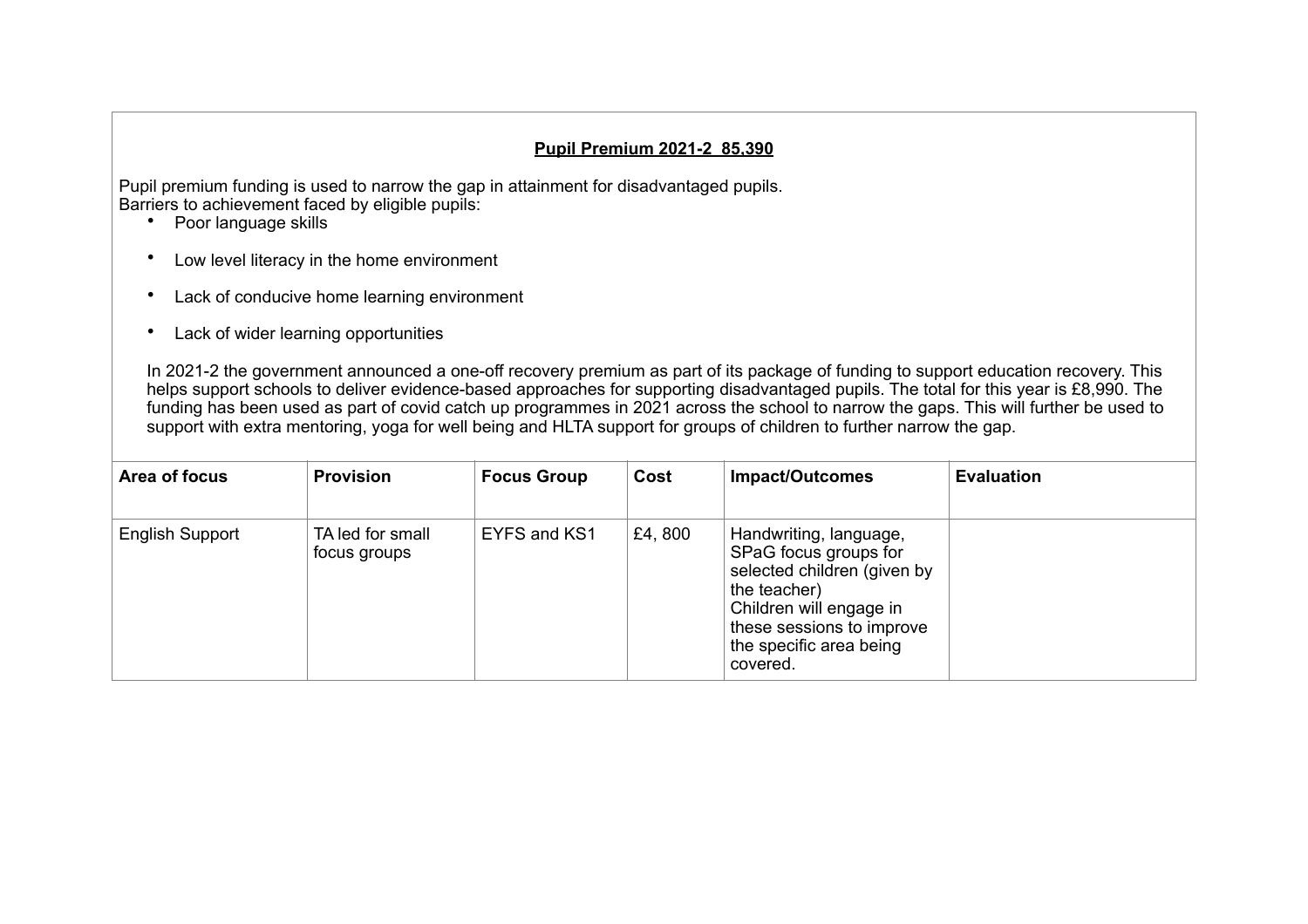| English support  | TA led                                                                                        | KS <sub>2</sub>                                                                                                                                                       | £5,400  | Children will partake in<br>groups to consolidate<br>English learning from that<br>day. This will give them the<br>opportunity to revisit the<br>task and focus on set skills<br>to impact on their learning. |  |
|------------------|-----------------------------------------------------------------------------------------------|-----------------------------------------------------------------------------------------------------------------------------------------------------------------------|---------|---------------------------------------------------------------------------------------------------------------------------------------------------------------------------------------------------------------|--|
| <b>Phonics</b>   | <b>EYFS, KS1 &amp; 2</b><br>Small focus groups<br>relating to each<br>phase                   | Phase 2<br>Phase 3<br>Phase<br>4<br>Phase 5- children<br>that failed<br><b>Phonics</b><br><b>Screening Check</b><br>in Yr1                                            | £3,000  | TA to assess each child in<br>the focus group at the end<br>of each intervention phase.<br>Children then move onto<br>next phase. English will<br>improve in the class setting.                               |  |
| Language support | HLTA 1:1 sessions<br><b>SPLD</b>                                                              | Across school-<br>designated<br>children from<br>Speech and<br>Language<br>Therapist visits<br>2 full time HLTA's<br>to support with<br>language across<br>the school | £10,640 | To deliver effective speech<br>and language programmes<br>for children across the<br>school- targets given to<br>teachers to implement in<br>the classroom for more<br>effective learning                     |  |
| Language support | Mentor support to<br>develop emotional<br>literacy and drama<br>teaching across the<br>school | Across the school                                                                                                                                                     | £3,800  | To develop children's<br>confidence in a small group<br>setting and transfer these<br>skills and confidence into<br>the classroom.                                                                            |  |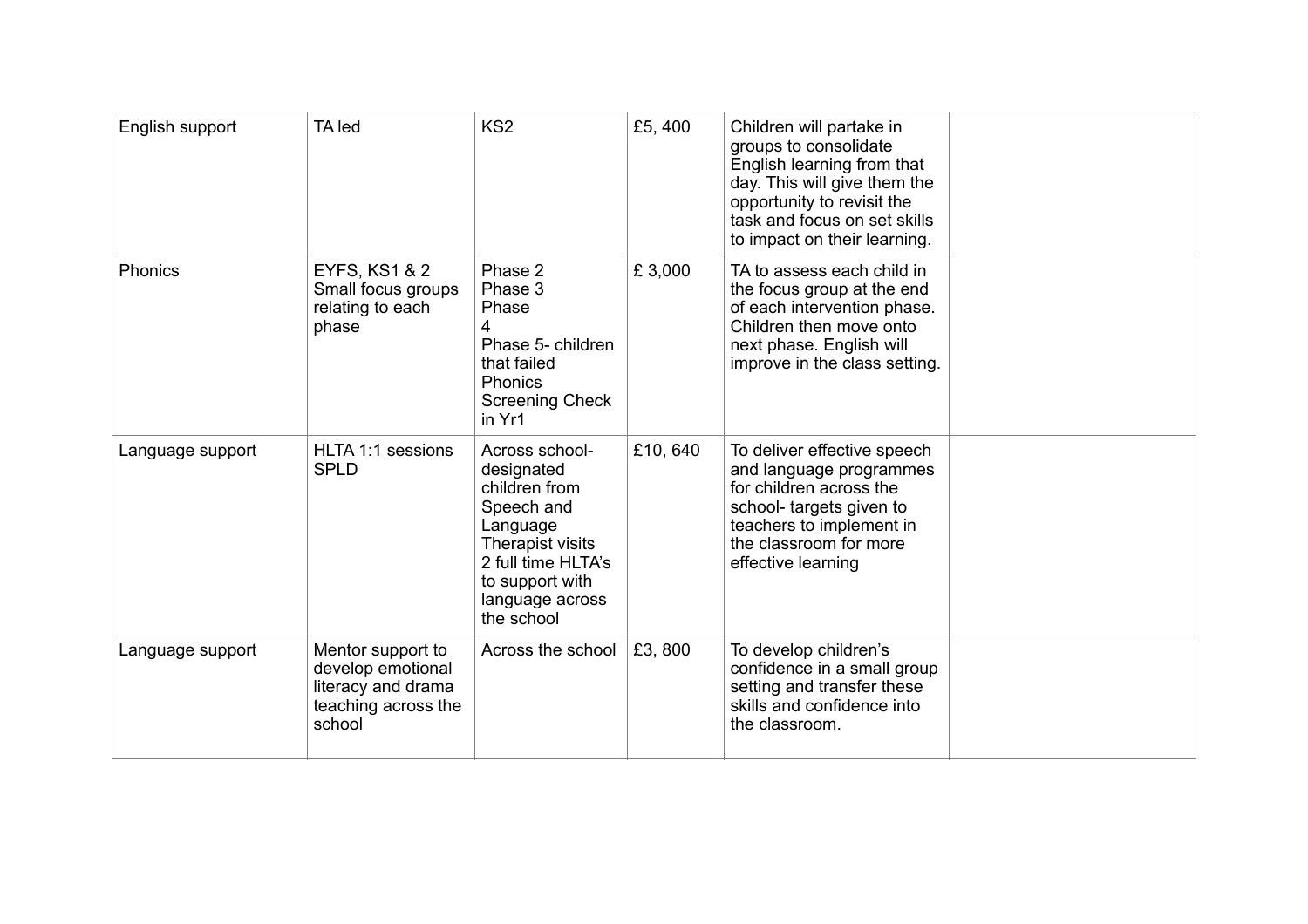| <b>Mathematics</b>                                                             | TA led maths<br>support groups/<br>Talking maths        | KS <sub>1</sub>   | £1,800  | To give opportunities for<br>speaking using<br>mathematical language                                                |  |
|--------------------------------------------------------------------------------|---------------------------------------------------------|-------------------|---------|---------------------------------------------------------------------------------------------------------------------|--|
| <b>Mathematics</b>                                                             | TA led maths<br>support groups                          | KS <sub>1</sub>   | £500    | To narrow the gap for<br>identified pupils in<br>mathematics in KS1                                                 |  |
| <b>Mathematics</b>                                                             | TA led maths<br>support groups                          | KS <sub>2</sub>   | £1,000  | To narrow the gap for<br>identified pupils in<br>mathematics in KS2                                                 |  |
| Extra pupil tuition<br>before and after school<br>and within the school<br>day | Teacher led groups,<br>TA led groups and<br>1:1 support | Y6/Y2             | £6,200  | To narrow the gap for<br>identified pupils in Y6,<br>develop study skills in<br>preparation for secondary<br>school |  |
| Extra pupil tuition after<br>school                                            | Teacher led verbal/<br>non-verbal classes               | Y <sub>5</sub>    | £1,600  | To provide opportunities for<br>secondary schools                                                                   |  |
| Social & Emotional<br>needs                                                    | PDC group<br>provision and 1:1<br>support               | Across the school | £13,300 | To provide social and<br>emotional support to<br>vulnerable children                                                |  |
| <b>Wider Opportunities</b>                                                     | <b>Reading Club</b>                                     | Across the school | £2,500  | To increase level of<br>vocabulary and<br>comprehension                                                             |  |
| <b>Wider Opportunities</b>                                                     | <b>G &amp; T</b><br>Piano                               | KS <sub>2</sub>   | £1,200  | To develop potential in<br>music                                                                                    |  |
| <b>Wider Opportunities</b>                                                     | <b>G &amp; T</b><br>Choir                               | KS <sub>2</sub>   | £7,800  | To develop musical ability<br>and performance skills,<br>collaboration and<br>cooperation                           |  |